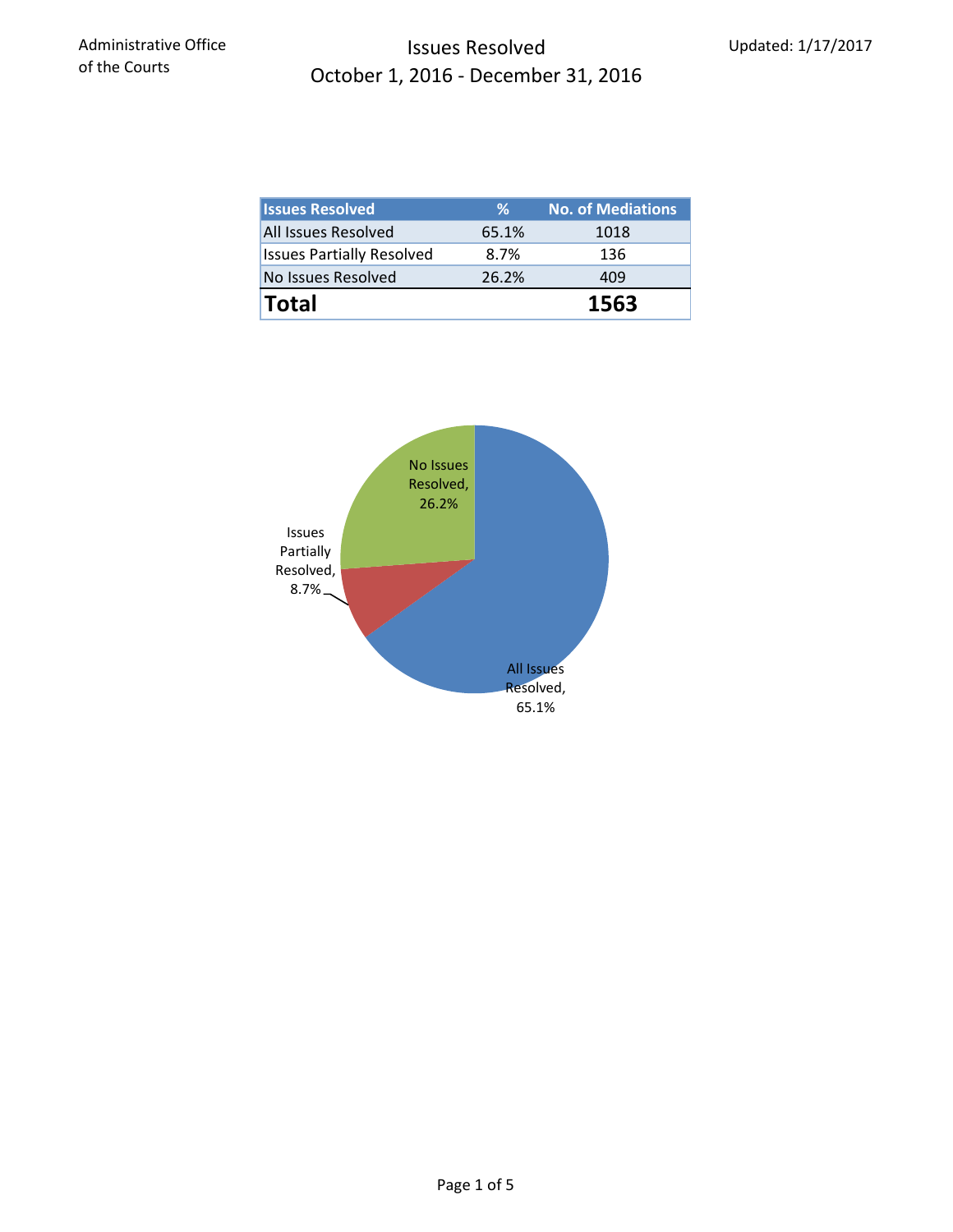## Court Type October 1, 2016 ‐ December 31, 2016

| <b>Court Type</b>             | ℅     | <b>No. of Mediations</b> |  |  |
|-------------------------------|-------|--------------------------|--|--|
| <b>Appellate Court</b>        | 0.1%  | 1                        |  |  |
| <b>Chancery Court</b>         | 26.5% | 414                      |  |  |
| <b>Circuit Court</b>          | 51.2% | 801                      |  |  |
| <b>Federal Court</b>          | 3.1%  | 48                       |  |  |
| <b>General Sessions Court</b> | 6.8%  | 107                      |  |  |
| Juvenile Court                | 12.0% | 188                      |  |  |
| <b>Municipal Court</b>        | 0.0%  | 0                        |  |  |
| Probate Court                 | 0.3%  | 4                        |  |  |
| <b>Total</b>                  |       | 1563                     |  |  |

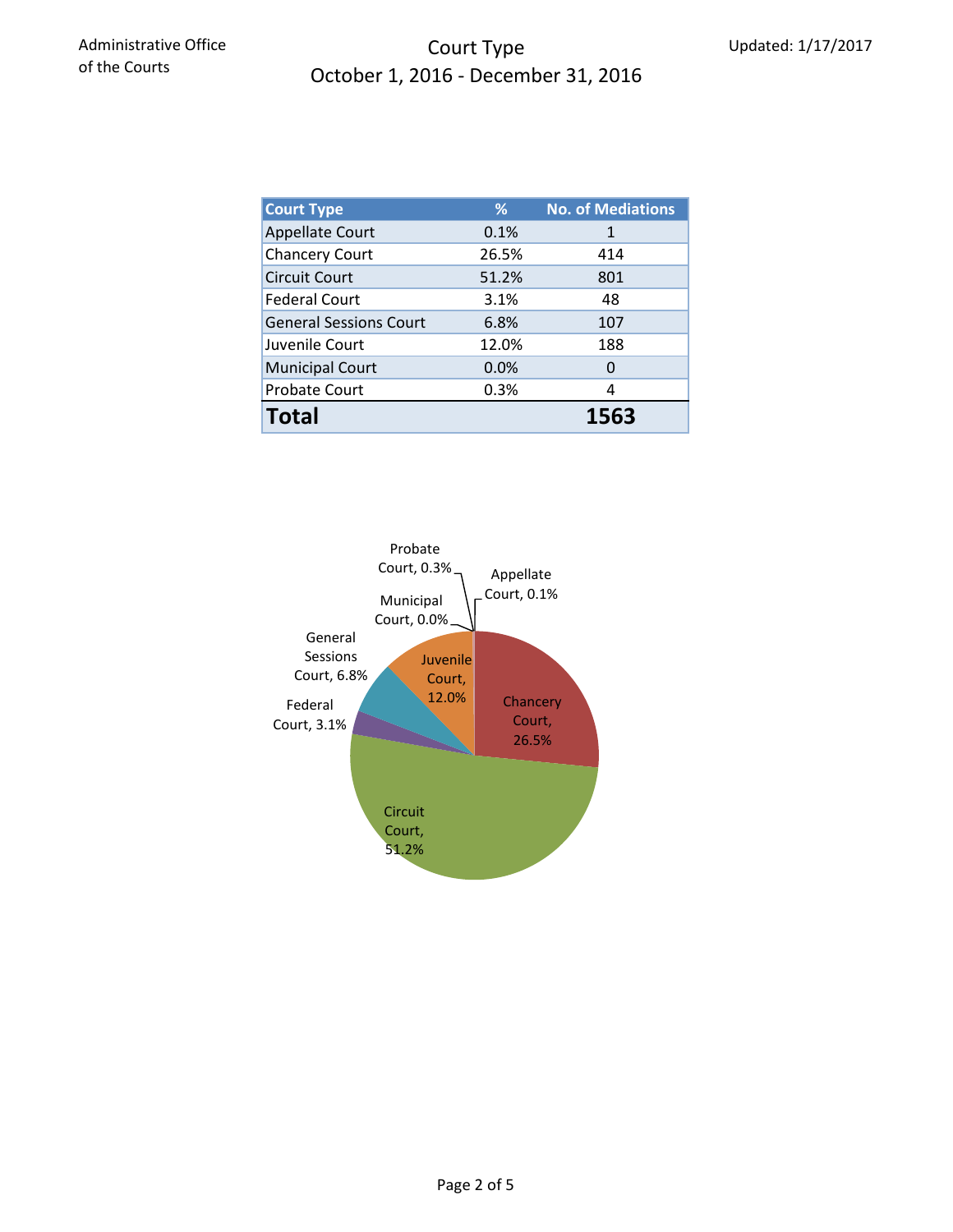## Fee Type October 1, 2016 ‐ December 31, 2016

| <b>Fee Type</b>        | %     | No. of Mediations |
|------------------------|-------|-------------------|
| <b>Court Costs</b>     | 0.5%  | 8                 |
| Court-Ordered Pro Bono | 0.6%  | 10                |
| Pro Bono               | 6.8%  | 107               |
| Reduced                | 3.7%  | 58                |
| <b>SCR</b>             | 1.0%  | 15                |
| Standard               | 87.3% | 1365              |
| <b>Total</b>           |       | 1563              |

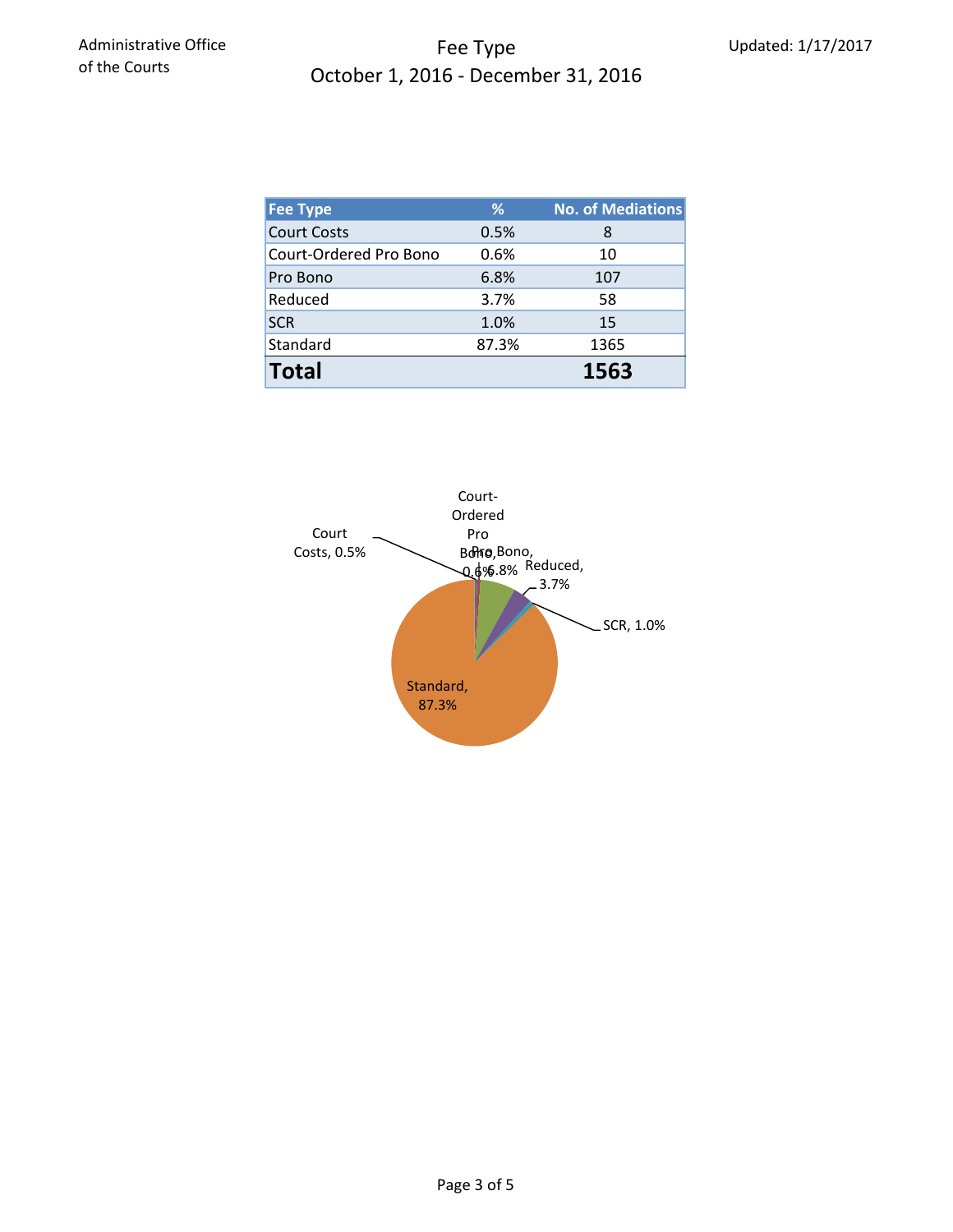# Dispute Type October 1, 2016 ‐ December 31, 2016

| <b>Dispute Type</b>                                | %     | <b>No. of Mediations</b> |
|----------------------------------------------------|-------|--------------------------|
| Adoption/Surrender                                 | 0.1%  | 1                        |
| Appeal from Administrative Hearing                 | 0.0%  | 0                        |
| Conservatorship/Guardianship                       | 0.0%  | $\Omega$                 |
| Contract/Debt/Specific Performance                 | 3.0%  | 47                       |
| Damages/Torts Other Than Personal Injury           | 0.7%  | 11                       |
| Domestic Relations - Child Custody/Visitation Only | 15.6% | 244                      |
| Domestic Relations - Child Support Only            | 0.3%  | 4                        |
| Domestic Relations - Divorce with Children         | 23.0% | 360                      |
| Domestic Relations - Divorce without Children      | 10.4% | 162                      |
| Domestic Relations - Post Divorce Issue            | 7.9%  | 123                      |
| Juvenile Appeal                                    | 0.3%  | $\overline{4}$           |
| Landlord/Tenant                                    | 1.5%  | 23                       |
| Legitimation/Paternity                             | 0.6%  | 9                        |
| <b>Medical Malpractice</b>                         | 2.4%  | 37                       |
| Other                                              | 7.4%  | 116                      |
| Personal Injury                                    | 24.6% | 385                      |
| Probate/Trust                                      | 0.3%  | 5                        |
| <b>Product Liability</b>                           | 0.2%  | 3                        |
| <b>Real Property</b>                               | 0.8%  | 13                       |
| <b>Workers Compensation</b>                        | 0.3%  | 4                        |
| <b>Wrongful Death</b>                              | 0.8%  | 12                       |
| Total                                              |       | 1563                     |